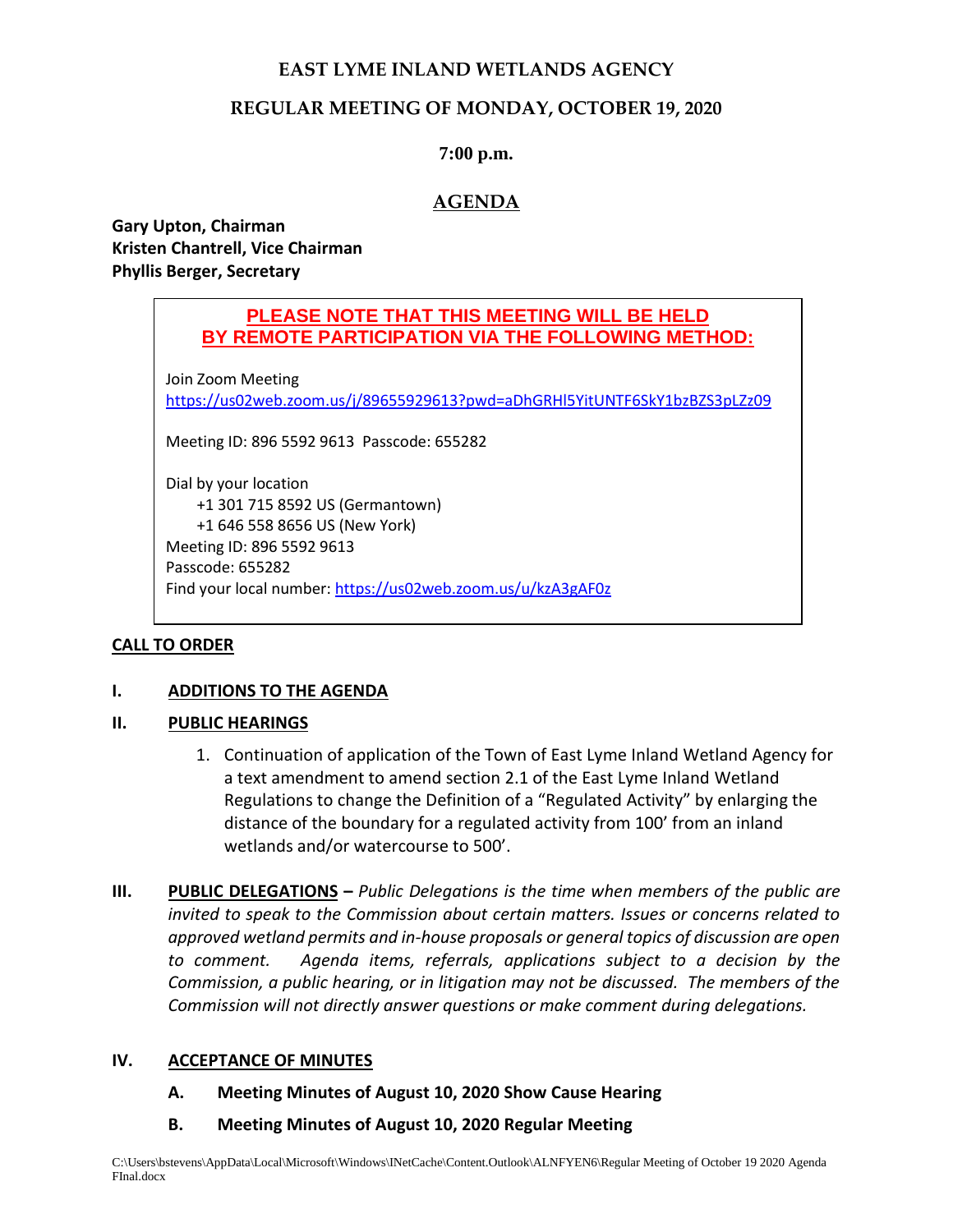C:\Users\bstevens\AppData\Local\Microsoft\Windows\INetCache\Content.Outlook\ALNFYEN6\Regular Meeting of October 19 2020 Agenda FInal.docx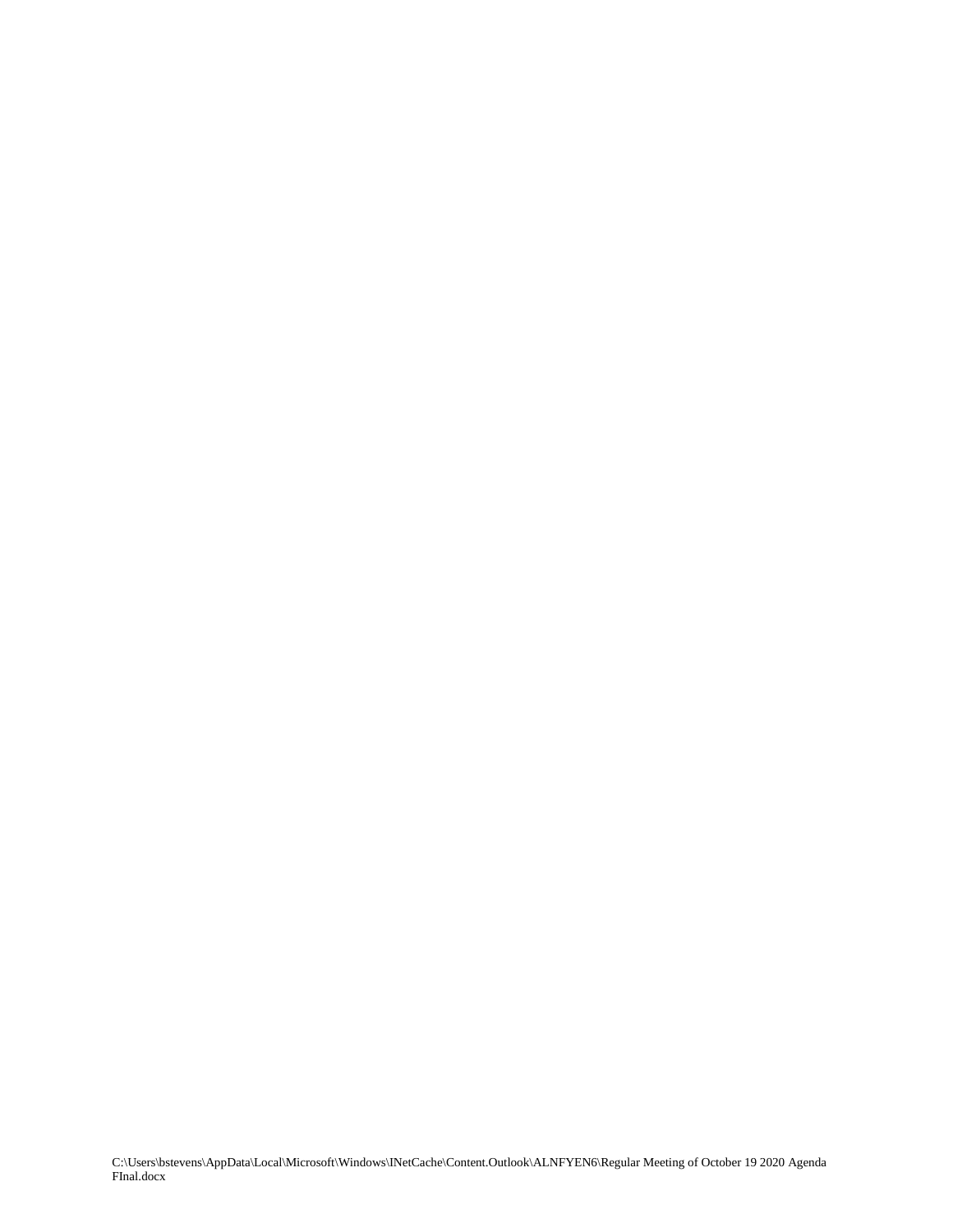#### **V. EX-OFFICIO REPORT**

#### **VI. NEW BUSINESS**

**A. Application of Harvest Christian Fellowship of Niantic, for the construction of a Church;** Construction of an 8,450 square foot church building, a 72-car paved parking lot, and associated improvements on a 21.7± acre parcel located at North Bride Brook Road, East Lyme Assessor's Map 24.0, Lot 7. Limited clearing, grading and replanting of previously cultivated areas are proposed within a portion of the 100' upland review area. There will be no proposed activity within any wetlands area.

### **VII. PENDING APPLICATIONS**

- **A.** Application of the Town of East Lyme Inland Wetland Agency for a text amendment to amend section 2.1 of the East Lyme Inland Wetland Regulations to change the Definition of a "Regulated Activity" by enlarging the distance of the boundary for a regulated activity from 100' from an inland wetlands and/or watercourse to 500'.
- **B. Application of Harvest Christian Fellowship of Niantic, for the construction of a Church;** Construction of an 8,450 square foot church building, a 72-car paved parking lot, and associated improvements on a 21.7± acre parcel located at North Bride Brook Road, East Lyme Assessor's Map 24.0, Lot 7. Limited clearing, grading and replanting of previously cultivated areas are proposed within a portion of the 100' upland review area. There will be no proposed activity within any wetlands area.

#### **VIII. OLD BUSINESS - NONE**

#### **VIV. REPORTS**

- **A. Chairman's Report**
- **B. Inland Wetlands Agent Report**
	- **i. Administrative Permits Issued**
	- **ii. Commission Issued Permits**
- **C. Enforcement**
	- **1. Cease and Desist; 297 Boston Post Road; Al Smith Owner, Jason Pazzaglia, Other;** Outside storage of equipment, construction materials, and the stockpiling of earthen materials including but not limited to yard debris, mulch, woodchips, gravel, topsoil and other woody debris within 100 feet of a watercourse without or in violation of an Inland Wetlands Permit.
- **D. Correspondence**

#### **X. ADJOURNMENT**